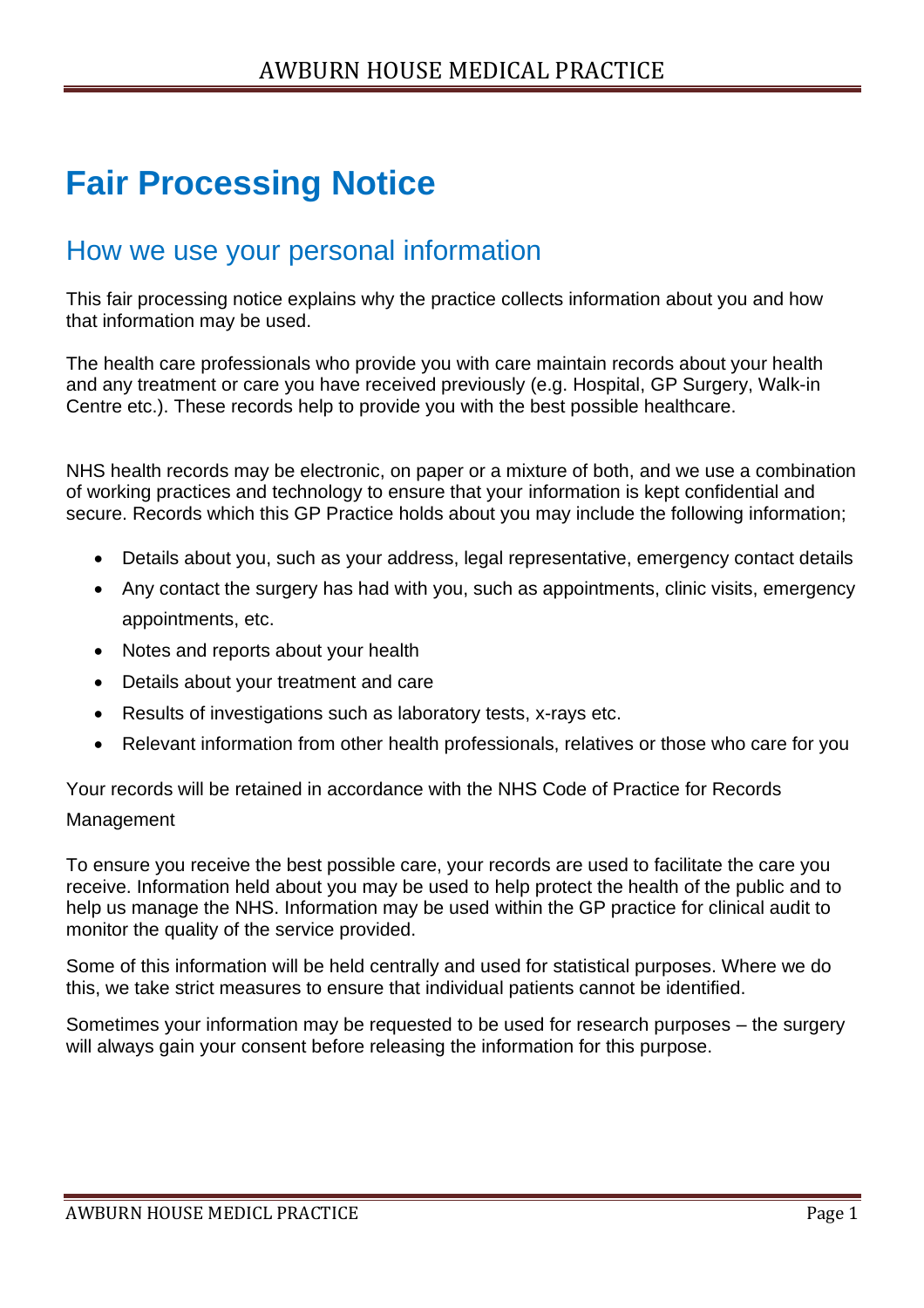# How do we maintain the confidentiality of your records?

We are committed to protecting your privacy and will only use information collected lawfully in accordance with:

- Data Protection and General Data Protection Regulation 2018
- Human Rights Act 1998
- Common Law Duty of Confidentiality
- Health and Social Care Act 2012
- NHS Codes of Confidentiality and Information Security
- Information: To Share or Not to Share Review [\(click here](https://www.gov.uk/government/uploads/system/uploads/attachment_data/file/192572/2900774_InfoGovernance_accv2.pdf) to read further information about this)

Every member of staff who works for the Practice or another NHS organisation has a legal obligation to keep information about you confidential.

We will only ever use or pass on information about you if others involved in your care have a genuine need for it. We will not disclose your information to any 3rd party without your permission unless there are exceptional circumstances (i.e. life or death situations), where the law requires information to be passed on for example Child/Adult Protection and Serious Criminal Activity.

# Who are our partner organisations?

We may also have to share your information, subject to strict agreements on how it will be used, with the following organisations or receive information from the following organisations:-

- NHS Trusts / Foundation Trusts
- GP's

.

- NHS Commissioning Support Units
- Independent Contractors such as dentists, opticians, pharmacists
- Private Sector Providers
- Voluntary Sector Providers
- Ambulance Trusts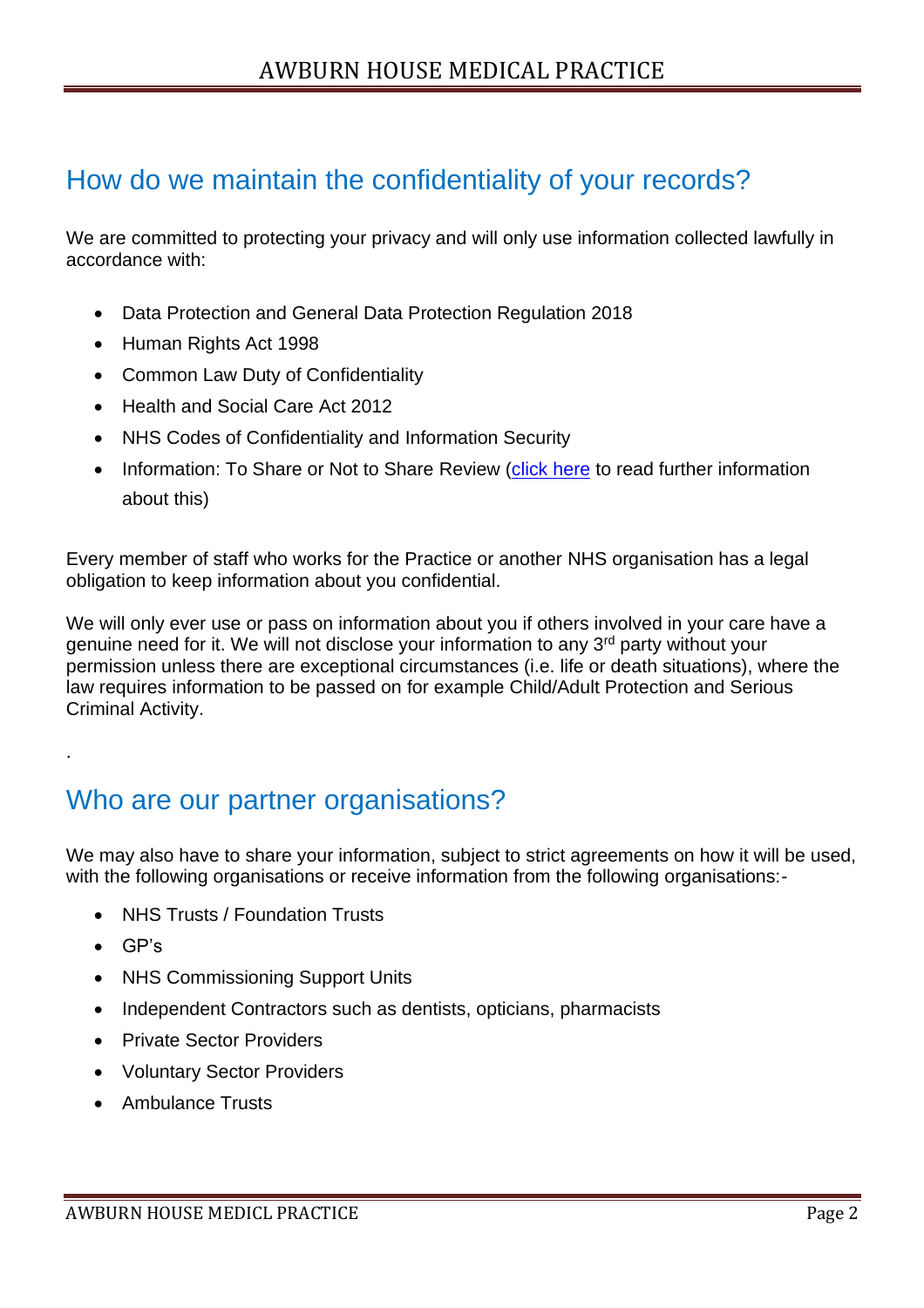- Clinical Commissioning Groups
- Social Care Services
- NHS Digital
- Local Authorities
- Education Services
- Fire and Rescue Services
- Police & Judicial Services
- Other 'data processors' which you will be informed of

You will be informed who your data will be shared with and in some cases asked for explicit consent for this happen when this is required.

We may also use external companies to process personal information, such as for archiving purposes. These companies are bound by contractual agreements to ensure information is kept confidential and secure.

Our practice outsource our medical reporting to MediData, who will process your medical report using their system, eMR.

MediData is a NHS Digital accredited company who have developed a digital system called eMR, which enable GP practices to create digital, GDPR compliant reports.

If you wish to speak to a member of the MediData team about any concerns you may have about your data, please contact them on 0333 3055 774 or email [connect@medi2data.com](mailto:connect@medi2data.com)

#### National Data Opt-Out (previously known as Type 2 opt-out)

You can choose whether your confidential patient information is used for research and planning. To find out more or to opt-out visit<https://www.nhs.uk/your-nhs-data-matters/>

You do not need to do anything if you are happy about how your confidential patient information is used. You can change your mind at any time.

More information is available at<http://hscic.gov.uk/yourinfo>

#### Data for pandemic planning and research

This practice is supporting vital coronavirus (COVID-19) planning and research by sharing your data with NHS Digital. This transparency notice supplements our main practice privacy notice.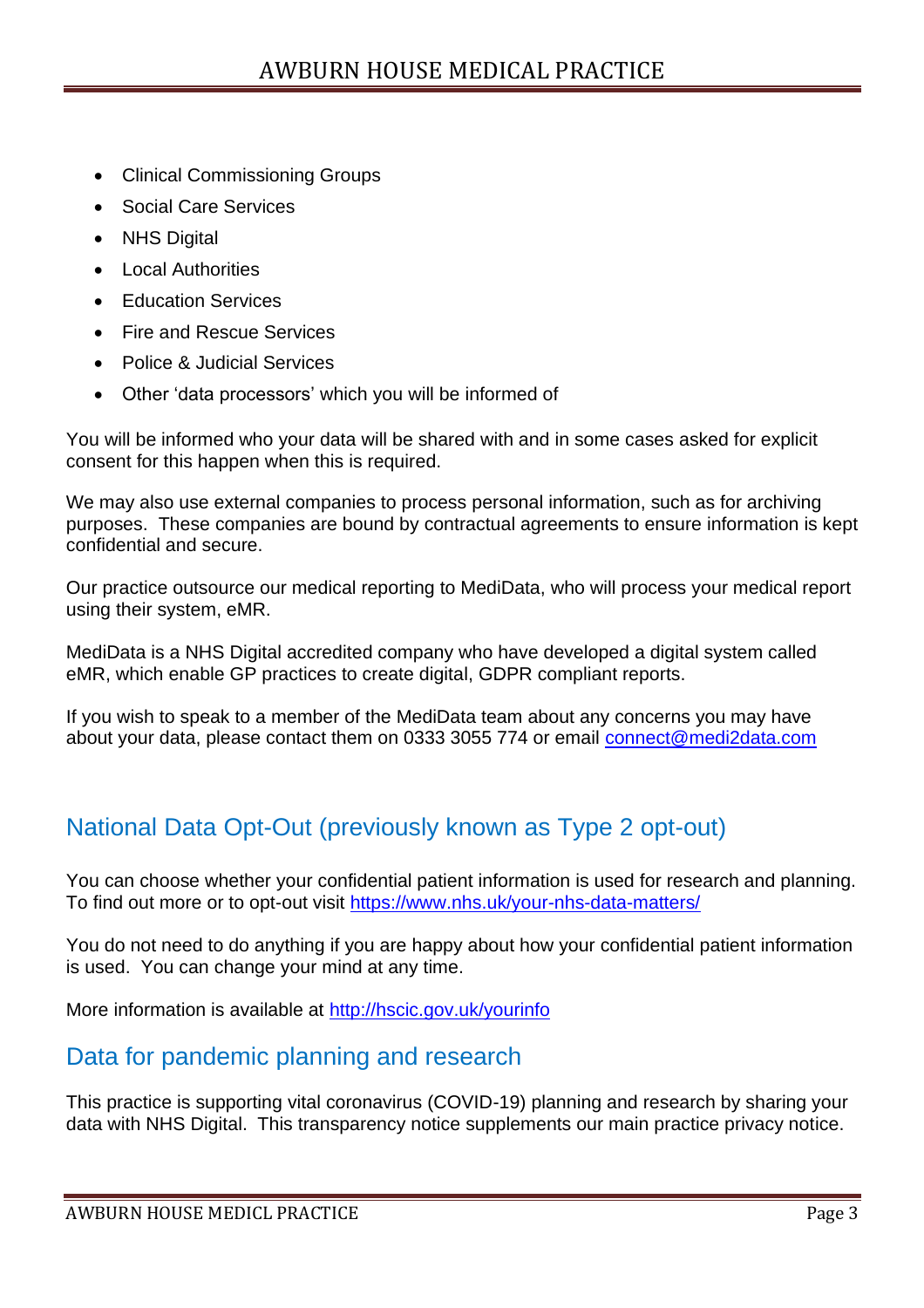[https://digital.nhs.uk/coronavirus/gpes-data-for-pandemic-planning-and-research/general](https://digital.nhs.uk/coronavirus/gpes-data-for-pandemic-planning-and-research/general-practice-transparency-notice)[practice-transparency-notice](https://digital.nhs.uk/coronavirus/gpes-data-for-pandemic-planning-and-research/general-practice-transparency-notice)

#### General Practice planning & research data collection

General Practice planning & research data collection is a national initiative due to start on 1<sup>st</sup> July 2021. Further details can be found here:

[GP Data for Planning and Research Direction 2021](http://url3019.emishealth.com/ls/click?upn=Cql9FT5Fm-2FKqCRm2SS0zaiVRDdcGKQc4rlD3JYfst9F6WJJkFw-2BcNiPSGwEwXmIRedIXnVUmzCqwGeXBshvNaYoKbm1I0TnQahtPZdXGQAv68DX5ZbwS1Mn6bqSf0H5og2Zsq2L1oEYEriDbaAmtei5m4aSkbarfM-2BsjLU85trZQh-2F1lq0i3sZntHmJ4GT-2BEoJb9yQAUpOAtJg61SVP7KhMenBX7XOz8IOQEdl2qXbdbHRIVGcEX7iiNCiSlsXR7ZLE4ruBj7NmVM-2FXreSwRbdxB-2BwSJBxVRoi3WdzHDecw-3D5its_-2FAUFPVQ1jSthe-2BuDCM0COGIsj0LpvqONDT9xhB04o4weI0wTaX8Bh1S9rH0MkdNYA2mZWuXAd6BCy-2BN-2BM-2B0QS1PBO0XK-2FHgk9UNLpaff2kOxjJVLlqJkz0u5Np9yZOzn13zkjWYefZlO3NKrrXrgiRxQrm-2FdlQCGo3D5FZ9zUmNebWmMCloAHAJdHURBc8EzxQqVCImXYYbo4aMpAz3lzA-3D-3D)

[General Practice Data for Planning and Research: GP Practice Privacy Notice -](https://digital.nhs.uk/data-and-information/data-collections-and-data-sets/data-collections/general-practice-data-for-planning-and-research/gp-privacy-notice) NHS Digital

## Access to personal information

You have a right under the Date Protection Act and General Data Protection Regulation to request access to view or to obtain copies of what information the surgery holds about you and to have it amended should it be inaccurate. In order to request this, you need to do the following:

- Your request must be made in writing to the GP for information from the hospital you should write direct to them
- There will be no charge for this (unless you make repeated/excessive requests)
- We are required to respond to you within 30 days
- You will need to give adequate information (for example full name, address, date of birth, NHS number and details of your request) so that your identity can be verified and your records located

# Objections / Complaints

Should you have any concerns about how your information is managed at the GP, please contact the Practice Manager. If you are still unhappy following a review by the GP practice, you can then complain to the Information Commissioners Office (ICO) via their website [\(www.ico.org.uk\)](http://www.ico.org.uk/).

# Change of Details

It is important that you tell the person treating you if any of your details such as your name or address have changed or if any of your details such as date of birth is incorrect in order for this to be amended. You have a responsibility to inform us of any changes so our records are accurate and up to date for you.